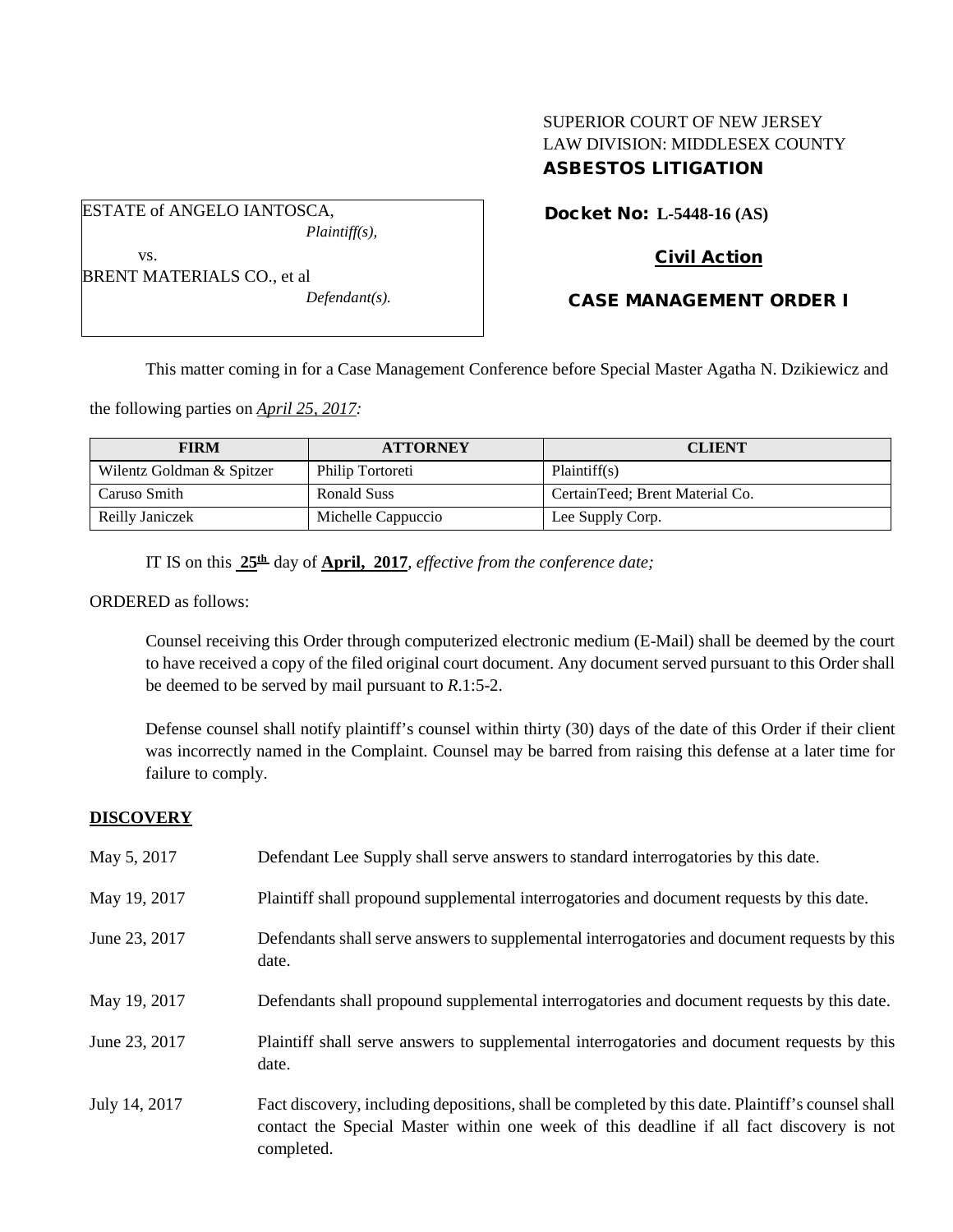July 14, 2017 Depositions of corporate representatives shall be completed by this date.

## **EARLY SETTLEMENT**

July 14, 2017 Settlement demands shall be served on all counsel and the Special Master by this date.

## **SUMMARY JUDGMENT MOTION PRACTICE**

- July 7, 2017 Plaintiff's counsel shall advise, in writing, of intent not to oppose motions by this date.
- July 21, 2017 Summary judgment motions shall be filed no later than this date.
- August 18, 2017 Last return date for summary judgment motions.

## **MEDICAL DEFENSE**

| June 16, 2017   | Plaintiff shall serve medical expert reports by this date.                                                                                                                                                                                               |
|-----------------|----------------------------------------------------------------------------------------------------------------------------------------------------------------------------------------------------------------------------------------------------------|
| June 16, 2017   | Upon request by defense counsel, plaintiff is to arrange for the transfer of pathology specimens<br>and x-rays, if any, by this date.                                                                                                                    |
| August 31, 2017 | Defendants shall identify its medical experts and serve medical reports, if any, by this date. In<br>addition, defendants shall notify plaintiff's counsel (as well as all counsel of record) of a<br>joinder in an expert medical defense by this date. |

## **LIABILITY EXPERT REPORTS**

August 31, 2017 Defendants shall identify its liability experts and serve liability expert reports, if any, by this date or waive any opportunity to rely on liability expert testimony.

September 29. 2017 Plaintiff shall identify its rebuttal liability experts and serve rebuttal liability expert reports, if any, by this date.

## **ECONOMIST EXPERT REPORTS**

June 16, 2017 Plaintiff shall identify its expert economists and serve expert economist report(s), if any, by this date or waive any opportunity to rely on economic expert testimony.

August 31, 2017 Defendants shall identify its expert economists and serve expert economist report(s), if any, by this date or waive any opportunity to rely on economic expert testimony.

## **EXPERT DEPOSITIONS**

October 20, 2017 Expert depositions shall be completed by this date. To the extent that plaintiff and defendant generic experts have been deposed before, the parties seeking that deposition in this case must file an application before the Special Master and demonstrate the necessity for that deposition. To the extent possible, documents requested in a deposition notice directed to an expert shall be produced three days in advance of the expert deposition. The expert shall not be required to produce documents that are readily accessible in the public domain.

\_\_\_\_\_\_\_\_\_\_\_\_\_\_\_\_\_\_\_\_\_\_\_\_\_\_\_\_\_\_\_\_\_\_\_\_\_\_\_\_\_\_\_\_\_\_\_\_\_\_\_\_\_\_\_\_\_\_\_\_\_\_\_\_\_\_\_\_\_\_\_\_\_\_\_\_\_\_\_\_\_\_\_\_\_\_\_\_\_\_\_\_\_\_\_\_\_\_\_\_\_\_\_\_\_\_\_\_\_\_